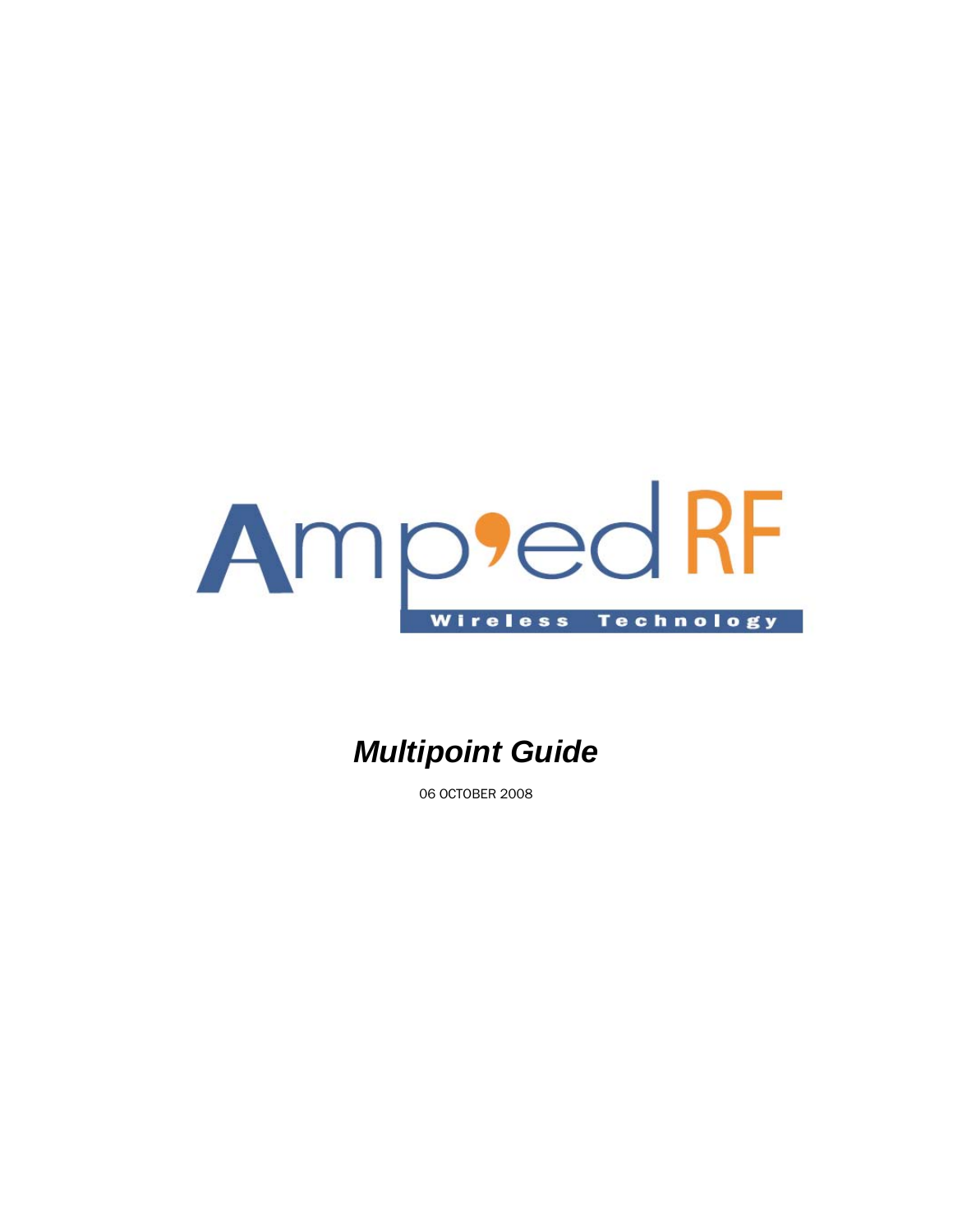

## **1 Multipoint Cable Replacement**

Amp'ed RF modules may be loaded with a point-to-multipoint firmware application which supports up to 6 simultaneous connections. Only one master link is supported.

A sample application can be provided upon request for evaluation. However, this application is not intended as a final product and will likely need some or several customizations.

#### **1.1 Protocol Summary**

Since multiple devices may be communicating at the same time, a simple serial protocol was added in order to direct the data to the desired node; a layer 2 protocol on top of the passthrough mode layer.

This protocol consists of a destination/source field and a length field:

| Dest/Source Node | l Length | Data            |
|------------------|----------|-----------------|
| 1 byte           | 3 bytes  | Up to 315 bytes |

Destination/Source Node: Node Id from 0 to 9, 1 ASCII decimal digit. Length: 3 ASCII decimal digits from 001 to 315. Data: Up to 315 bytes.

#### **1.2 AT Commands**

Two AT commands, connect and disconnect, were modified for this sample application as follows:

```
AT+AB SppConnect [remote address]
```
This command has the same syntax as before, but a Node Id for the remote device is automatically assigned when the connection is successfully established. These node assignments begin at 0, and will increment as new connections are added using successive SppConnect commands. The lowest available Node Id will always be assigned next, in cases where disconnections have caused an Id to become available. Node Ids cannot be manually assigned in this application.

When the device is connected to, as a slave (client), a Node Id is also assigned to the initiating device independently. Thus, the devices forming a new connection may not assign each other the same Node Id.

```
AT+AB SppDisconnect [remote Node Id]
```
A Node Id parameter has been added to the disconnect command. Only 1 device may be disconnected per command.

Bypass and Command modes are basically the same as in the standard point-to-point application.